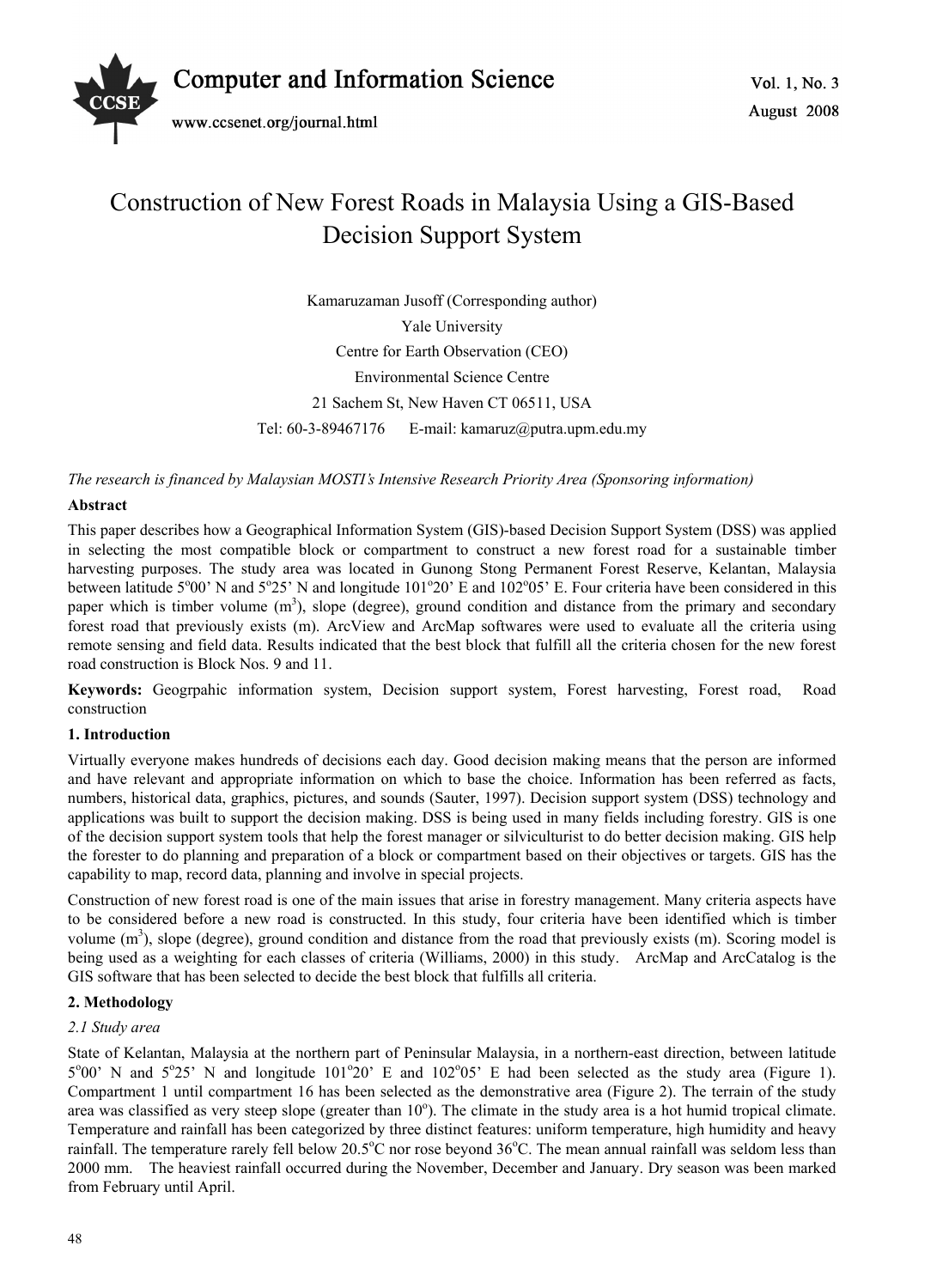<Figure 1.>

<Figure 2>

*2.2 Identification and evaluation of criteria* 

The determination of criteria is very important as guidance for collecting data that is needed to help the effectiveness of decision making process. Four criteria have been identified: timber volume  $(m<sup>3</sup>)$ , slope (degree), ground condition and distance from the road that had been exist (m). All the selected criteria were classified. Table 1 through Table 4 shows the classification of the criteria.

<Table 1: The volume of the harvest block classes>

<Table 2: Criteria for evaluating slope>

<Table 3: Criteria for evaluating ground conditions>

<Table 4: Criteria for evaluating distance from existing secondary roads>

Next, each classification of criteria was given a score. The maximum score given was one hundred and the minimum was zero (Table 5). This evaluation was very important for the calculation process in ArcMap software to decide the best compartment to construct the new forest road.

<Table 5: Evaluation criteria for the harvest block selection>

## *2.3 Data collection*

Data collection process is very important for data validation and integration. Data that was used in this study are described in Cabral, 2000. Table 6 shows the data for demonstration area (Block No.1-16).

<Table 6: Information of demonstration area>

#### *2.4 System implementation*

ArcMap and ArcCatalog software had been chosen as decision support tools to find the best block or compartment to construct new logging roads. Both ArcMap and ArcCatalog software are integrated. In ArcMap, information concerning the demonstration area will be stored in a database (Figures 3 and 4). Next, scores will be given for each data that has been stored (Figure 5).

<Figure 3>

<Figure 4>

<Figure 5>

The calculation of score value was done to get the result of this study using Raster Calculator function that exists in ArcMap. The formula used for calculation is:

Calculation =  $\lceil$  distance2 - distance2 $\rceil$  +  $\lceil$  ground con2 - ground con2 $\rceil$  +  $\lceil$  slope5 –

slope5] + [volume2 - volume2]

ArcCatalog has been used to save all the layer files from ArcMap. Combination of all layers will also be saved in ArcCatalog (Figure 5).

## **3. Results and discussion**

Figure 6 shows the classes of volume of harvest for the blocks. The highest score, 60 shows the highest volume that can be harvested in a block. Meanwhile, 40 the lowest score showed the lowest volume that can be harvested. The highest volume that can be harvested in the demonstration area ranges from 40 m<sup>3</sup>/ha to 50 m<sup>3</sup>/ha whereas 20 m<sup>3</sup>/ha to 30 m<sup>3</sup>/ha is the lowest volume. Table 7 showed results of a selected demonstration area for the estimation of timber volume.

 $\leq$ Figure 6>

<Table 7: Attributes of volume for harvest block classes>

The second criteria that had been considered in this study are slope. The demonstration area has all classes of slope from  $0^{\circ}$  until more than 45°. From the illustration in Figure 7, Block Nos. 8, 9 and 10 has the lowest slope. Block Nos. 3, 4 and 16 have the highest slope. If the slope is high, the location is considered not suitable to construct new forest roads. Table 8 shows the attributes of slope for each block.

<Figure 7>

<Table 8: Attributes of slope>

The next criterion is the ground condition. The best ground condition is in block number 3, 4 and 16 (score  $= 100$ ). The soil texture of these three blocks is sandy loam and fresh for soil moisture. The worst ground condition is in Block Nos.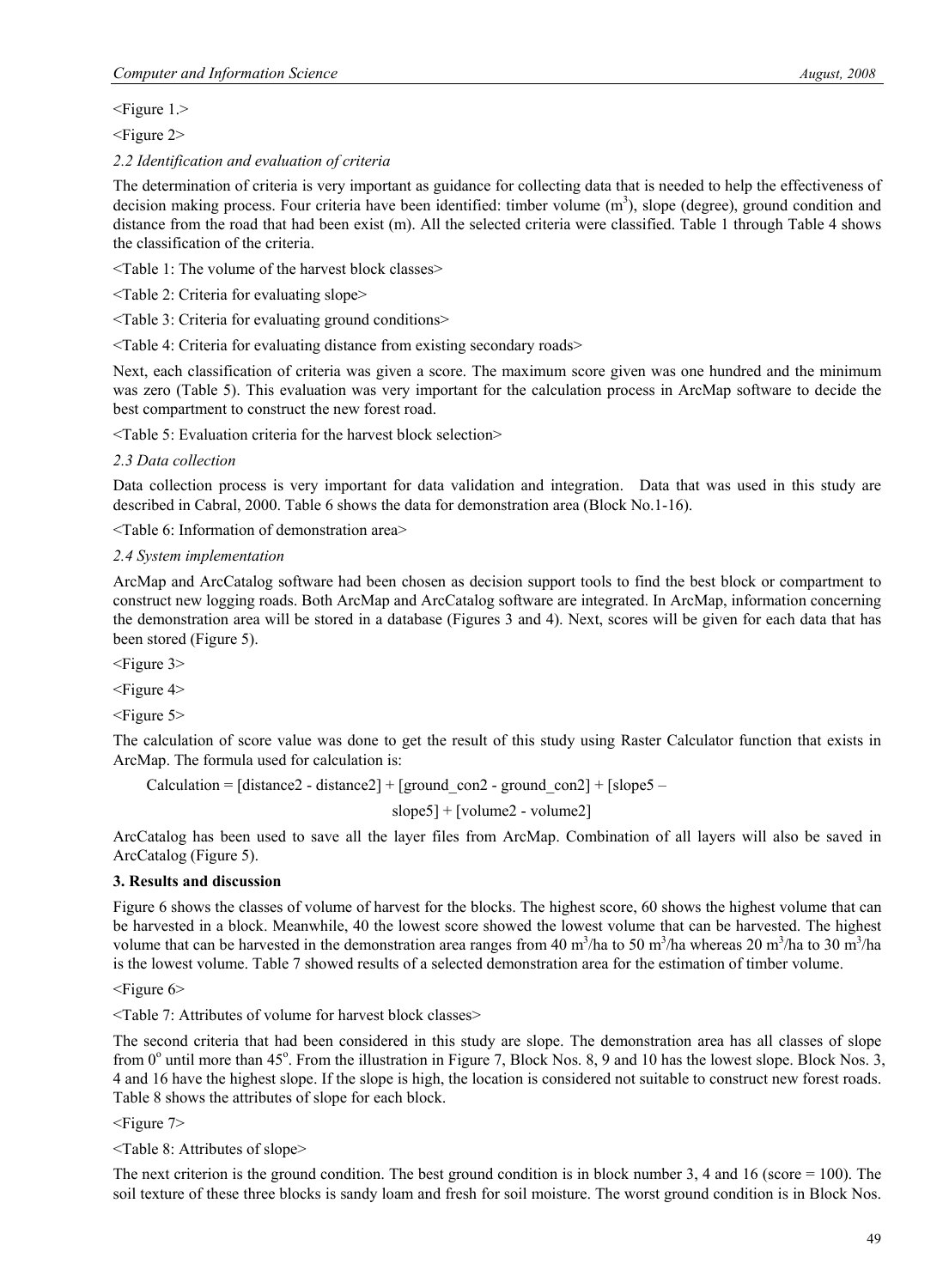8, 9 and 10 (score = 10) in which the soil texture is silty clay loam and the soil moisture is very wet. A good ground condition will make the construction of the road much better. Figure 8 shows the score of ground condition and Table 9 shows the attributes.

<Figure 8>

<Table 9: Attributes of ground condition>

The last criterion taken into consideration is the distance of the block from an existing forest road. Distance is considered because it affects the cost for construction of the road. Block No. 13, 14, 15 and 16 has the highest score because those blocks have existing forest roads. Block No. 7 has the highest potential to construct new forest roads. This is followed by Block No. 8, 10 and 12 (score  $= 80$ ). The lowest score is in Block Nos. 1, 3, 6 and 9 (score  $= 20$ ) where the distance is very high from the existing forest road. Scores of distance from existing forest roads are shown in Figure 9 and the attributes shown in Table 10.

<Figure 9>

<Table 10: Attributes of distance from existing forest road>

Figure 10 shows the result of this study which is the combination of all criteria (timber volume, slope, ground condition and distance from the road that previously existed) that had been considered. Block Nos. 13, 14, 15 and 16 have existing forest road. The block that has the highest total score is block number 9 and 11. Block Nos. 7 and 8 have total score equal to 250. This is followed by Block No. 5 (total score = 240), 10 (total score = 230), 6 (total score = 220), 4 (total score = 200), 3 (total score = 180) and 1 (total score = 160). The worst block to construct a new forest road is Block No. 2 (total score  $= 150$ ).

<Figure 10>

#### **4. Conclusion**

GIS has a lot advantages in supporting the decision making process in sustainable forestry management especially for construction of new forest roads in minimal impact timber harvesting. The forester can achieve their objectives by using any combination layers in ArcMap and save the result using ArcCatalog for future reference and implementation.

#### **References**

Cabral, J. C. (2000). *GIS-Based Support System for Tactical Timber Harvest Planning: Design and Development.* Ph.D. Thesis, Universiti Putra Malaysia.

Sauter, V. (1997). *Decision Support Systems*. John Wiley & Sons, Inc., United States of America.

William, A. S. (2000). *An Introduction to Management Science, Quantitative Approaches to Decision Making*. South-Western College Publishing / ITP.

Table 1. The volume of the harvest block classes

| <b>Class</b> | Criteria                                  |
|--------------|-------------------------------------------|
|              | $>50m^3/ha$                               |
|              | $40m^3/ha - 50m^3/ha$                     |
| Ш            | $\frac{30m^3}{ha} - \frac{40m^3}{ha}$     |
| IV           | $\frac{20m^3}{ha}$ -30 m <sup>3</sup> /ha |
|              | $\langle 20m^3/ha$                        |

|  |  |  |  | Table 2. Criteria for evaluating slope |  |
|--|--|--|--|----------------------------------------|--|
|--|--|--|--|----------------------------------------|--|

| <b>Slope Class</b> | Range (degree)            | <b>Description</b> |
|--------------------|---------------------------|--------------------|
|                    | $0^{\circ} - 15^{\circ}$  | Level              |
|                    | $15^{\circ} - 25^{\circ}$ | Gentle             |
| $\mathcal{L}$      | $25^{\circ} - 35^{\circ}$ | Moderate           |
| 4                  | $25^{\circ} - 45^{\circ}$ | <b>Steep</b>       |
|                    | $>45^{\circ}$             | <b>Very Steep</b>  |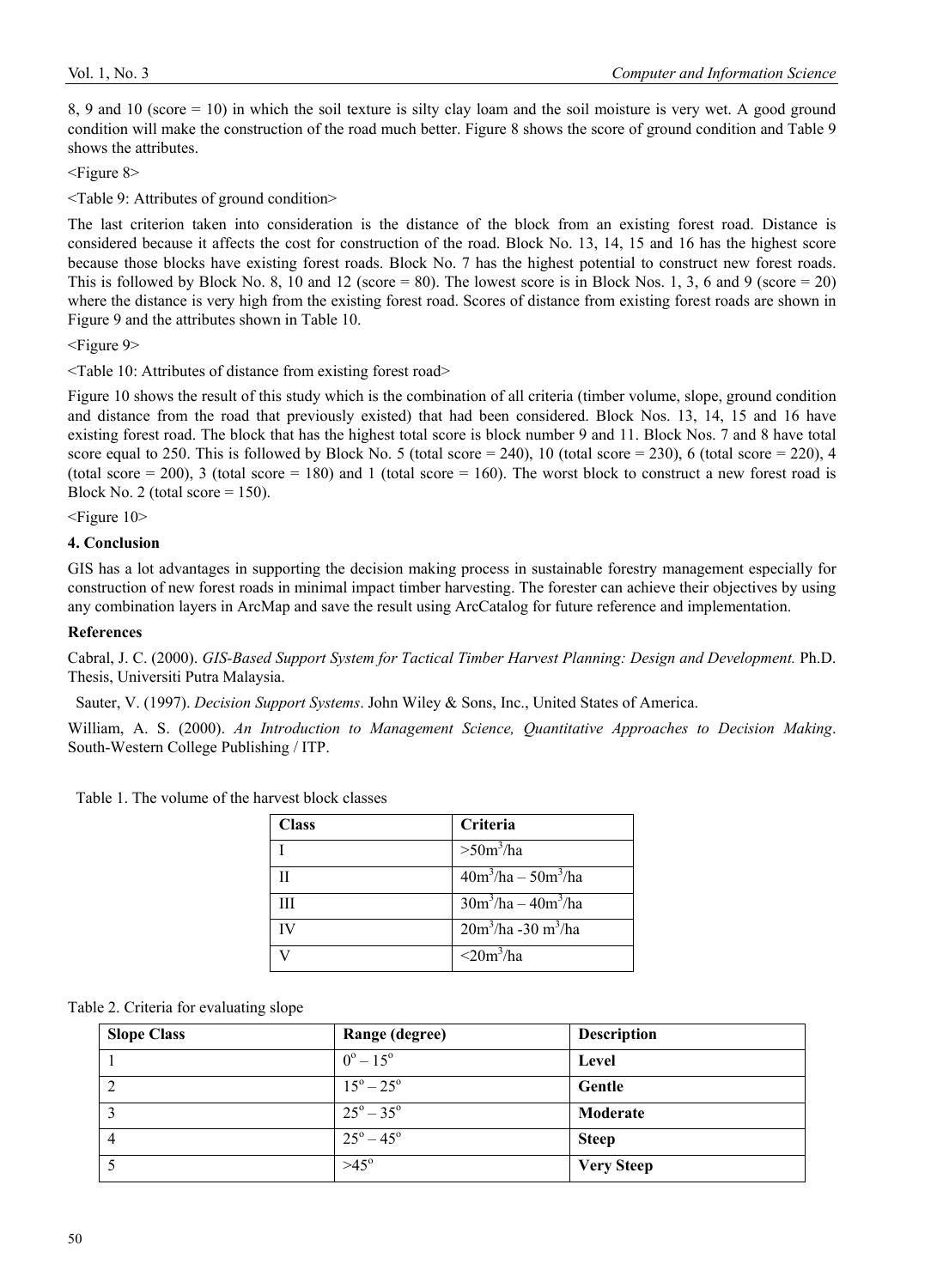|  |  | Table 3. Criteria for evaluating ground conditions |
|--|--|----------------------------------------------------|

|                       | Good        | Moderate    | Poor        | <b>Very Poor</b> |
|-----------------------|-------------|-------------|-------------|------------------|
| <b>Sandy Moisture</b> | Fresh       | Moist       | Wet         | Very Wet         |
|                       | $(10-20\%)$ | $(20-30\%)$ | $(30-40\%)$ | $(>40\%)$        |
| <b>Soil Texture</b>   | Sandy Loam  | Sandy Clay  | Clay        | Silty Clay       |
|                       |             | Loam        |             | Loam             |

Table 4. Criteria for evaluating distance from existing secondary roads

| <b>Class</b> | Distance from secondary roads (m) |
|--------------|-----------------------------------|
|              | $0 - 750$                         |
|              | $75 - 1500$                       |
|              | $1500 - 2250$                     |
|              | $2250 - 3000$                     |
|              | >3000                             |

Table 5. Evaluation criteria for the harvest block selection

| Criteria                        | Classification            | <b>Score</b>     |
|---------------------------------|---------------------------|------------------|
| <b>Timber Volume</b>            | $\mathbf I$               | 100              |
|                                 | $\rm II$                  | $80\,$           |
|                                 | $\rm III$                 | 60               |
|                                 | IV                        | 40               |
|                                 | $\mathbf V$               | 20               |
| <b>Slope</b>                    | $0^{\circ} - 15^{\circ}$  | 100              |
|                                 | $15^{\circ} - 25^{\circ}$ | $70\,$           |
|                                 | $25^{\circ} - 35^{\circ}$ | 40               |
|                                 | $25^{\circ} - 45^{\circ}$ | $10\,$           |
|                                 | $>45^\circ$               | $\boldsymbol{0}$ |
| <b>Ground Conditions</b>        | Good                      | 100              |
|                                 | Moderate                  | 70               |
|                                 | Poor                      | 40               |
|                                 | Very poor                 | 10               |
| Distance from the existing road | $0 - 750$                 | 100              |
| (m)                             | $75 - 1500$               | 80               |
|                                 | $\overline{1500} - 2250$  | 60               |
|                                 | $2250 - 3000$             | 40               |
|                                 | >3000                     | $20\,$           |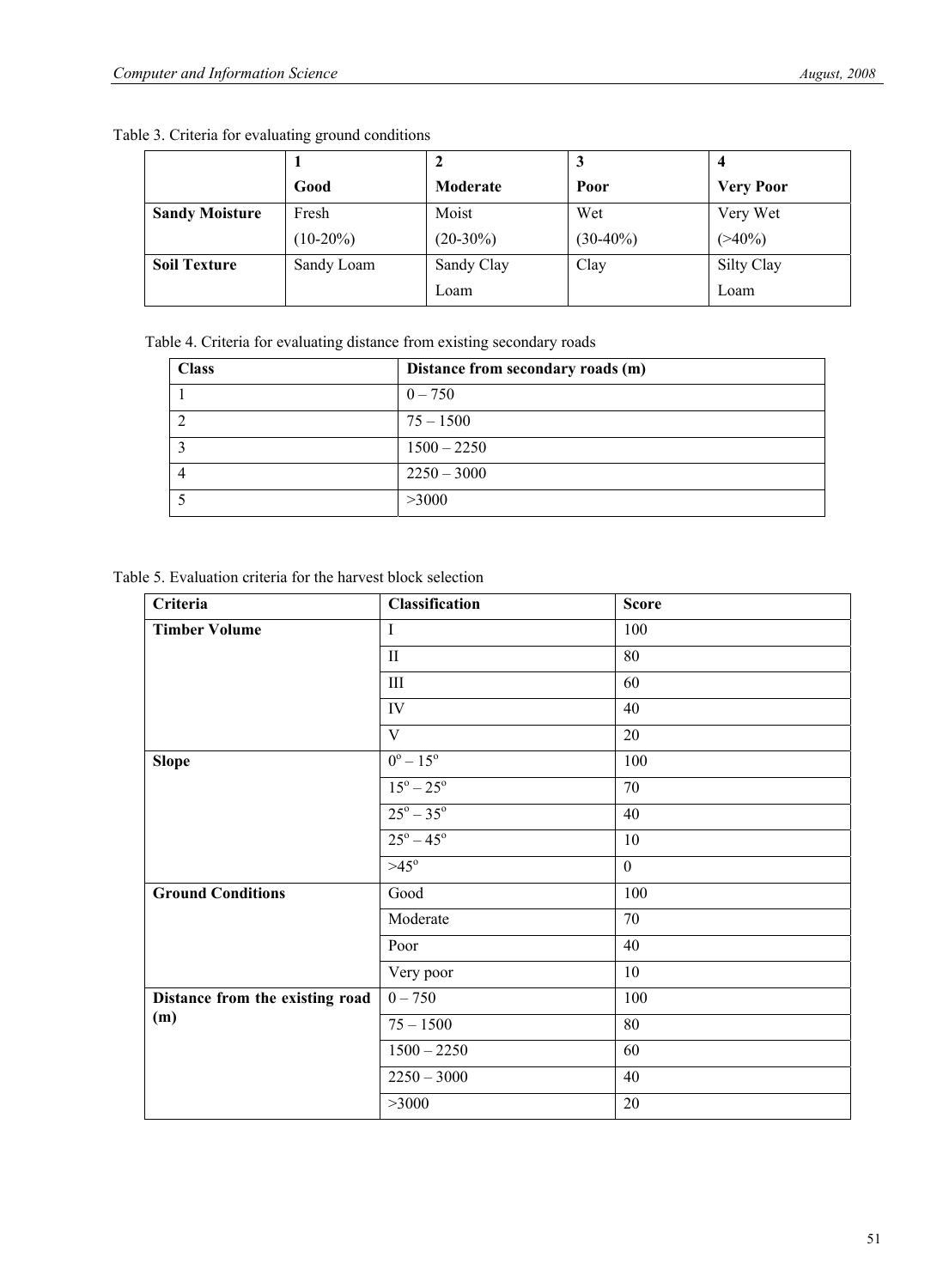| <b>Block</b>   | Hectare | Volume<br>$(m^3)$ | <b>Slope</b> | Ground    | Access<br>to                   |
|----------------|---------|-------------------|--------------|-----------|--------------------------------|
|                |         |                   | (degree)     | Condition | <b>Existing</b><br>Road<br>(m) |
| $\mathbf{1}$   | 303     | 9136              | $35 - 45$    | moderate  | 3160                           |
| $\overline{2}$ | 280     | 10104             | $35 - 45$    | poor      | 2500                           |
| $\overline{3}$ | 378     | 12572             | $>45$        | good      | 3350                           |
| $\overline{4}$ | 390     | 11722             | $>45$        | good      | 2760                           |
| 5              | 344     | 11356             | $15 - 25$    | moderate  | 3090                           |
| 6              | 416     | 15563             | $15 - 25$    | moderate  | 3340                           |
| $\tau$         | 374     | 12692             | $25 - 35$    | moderate  | 2360                           |
| 8              | 390     | 12345             | $0 - 15$     | very poor | 1000                           |
| 9              | 385     | 13157             | $0 - 15$     | very poor | 1100                           |
| 10             | 426     | 16057             | $0 - 15$     | very poor | 2425                           |
| 11             | 330     | 9274              | $25 - 35$    | moderate  | 1160                           |
| 12             | 349     | 9651              | $15 - 25$    | moderate  | 50                             |
| 13             | 340     | 9262              | $15 - 25$    | moderate  | 100                            |
| 14             | 365     | 13265             | $25 - 35$    | moderate  | 180                            |
| 15             | 411     | 15613             | $35 - 45$    | poor      | 190                            |
| 16             | 342     | 14322             | $>45$        | good      | 50                             |

Table 6. Information of demonstration area

Table 7. Attributes of volume for harvest block classes

| <b>Harvest block</b> | Volume/hectare | <b>Class of volume</b> | <b>Score of volume</b> |
|----------------------|----------------|------------------------|------------------------|
|                      | $(m^3/ha)$     |                        |                        |
| $\mathbf{1}$         | 30.15          | $\overline{3}$         | 60                     |
| $\overline{2}$       | 36.09          | $\overline{3}$         | 60                     |
| $\overline{3}$       | 33.26          | $\overline{3}$         | 60                     |
| $\overline{4}$       | 30.06          | $\overline{3}$         | 60                     |
| 5                    | 33.01          | 3                      | 60                     |
| 6                    | 33.01          | 3                      | 60                     |
| $7\phantom{.0}$      | 26.54          | $\overline{4}$         | 40                     |
| $8\,$                | 33.74          | $\overline{3}$         | 60                     |
| 9                    | 30.51          | $\overline{3}$         | 60                     |
| $10\,$               | 29.45          | $\overline{4}$         | 40                     |
| 11                   | 21.77          | $\overline{4}$         | 40                     |
| 12                   | 41.7           | $\overline{2}$         | $80\,$                 |
| 13                   | 39.01          | $\overline{3}$         | 60                     |
| 14                   | 42.78          | $\overline{2}$         | 80                     |
| 15                   | 37.99          | $\overline{3}$         | 60                     |
| 16                   | 41.88          | $\overline{2}$         | 80                     |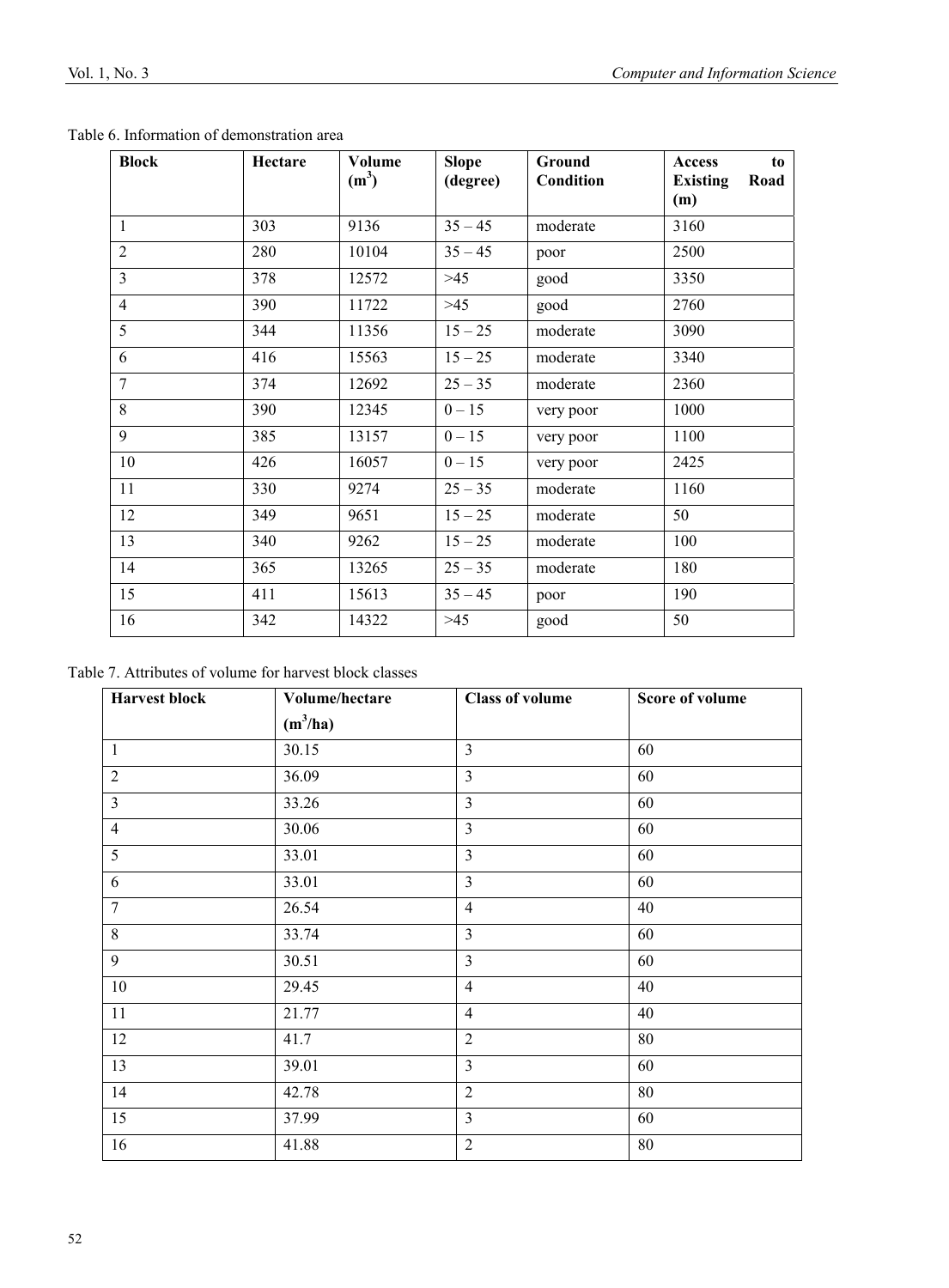| <b>Harvest block</b> | Slope $(°)$ | <b>Class of slope</b> | Description of Score of slope<br>slope |                  |
|----------------------|-------------|-----------------------|----------------------------------------|------------------|
| 1                    | $35 - 45$   | $\overline{4}$        | Steep                                  | 10               |
| $\overline{2}$       | 35-45       | $\overline{4}$        | Steep                                  | 10               |
| $\overline{3}$       | $>45$       | 5                     | Very steep                             | $\mathbf{0}$     |
| $\overline{4}$       | $>45$       | 5                     | Very steep                             | $\overline{0}$   |
| 5                    | $15 - 25$   | $\overline{2}$        | Gentle                                 | 70               |
| 6                    | $15 - 25$   | $\overline{2}$        | Gentle                                 | 70               |
| 7                    | $25 - 35$   | 3                     | Moderate                               | 40               |
| 8                    | $0 - 15$    | 1                     | Level                                  | 100              |
| 9                    | $0 - 15$    | 1                     | Level                                  | 100              |
| 10                   | $0 - 15$    | 1                     | Level                                  | 100              |
| 11                   | $25 - 35$   | $\overline{3}$        | Moderate                               | 40               |
| 12                   | $15 - 25$   | $\overline{2}$        | Gentle                                 | 70               |
| 13                   | $15 - 25$   | $\overline{2}$        | Gentle                                 | 70               |
| 14                   | $25 - 35$   | $\overline{3}$        | Moderate                               | 40               |
| 15                   | 35-45       | $\overline{4}$        | Steep                                  | 10               |
| 16                   | $>45$       | 5                     | Very steep                             | $\boldsymbol{0}$ |

Table 8. Attributes of slope

| <b>Harvest</b><br>block | Soil<br>moisture | Soil texture    | <b>Description</b><br>of<br>ground condition | Class of ground<br>condition | Score of ground<br>condition |
|-------------------------|------------------|-----------------|----------------------------------------------|------------------------------|------------------------------|
| $\mathbf{1}$            | Moist            | Sandy clay loam | Moderate                                     | $\overline{2}$               | 70                           |
| $\overline{2}$          | Wet              | Clay            | Poor                                         | $\overline{3}$               | 40                           |
| 3                       | Fresh            | Sandy loam      | Good                                         | 1                            | 100                          |
| $\overline{4}$          | Fresh            | Sandy loam      | Good                                         | 1                            | 100                          |
| 5                       | Moist            | Sandy clay loam | Moderate                                     | $\overline{2}$               | 70                           |
| 6                       | Moist            | Sandy clay loam | Moderate                                     | $\overline{2}$               | 70                           |
| $\overline{7}$          | Moist            | Sandy clay loam | Moderate                                     | $\overline{2}$               | 70                           |
| 8                       | Very wet         | Silty clay loam | Very poor                                    | $\overline{4}$               | 10                           |
| 9                       | Very wet         | Silty clay loam | Very poor                                    | $\overline{4}$               | 10                           |
| 10                      | Very wet         | Silty clay loam | Very poor                                    | $\overline{4}$               | 10                           |
| 11                      | Moist            | Sandy clay loam | Moderate                                     | $\overline{2}$               | 70                           |
| 12                      | Moist            | Sandy clay loam | Moderate                                     | $\overline{2}$               | 70                           |
| 13                      | Moist            | Sandy clay loam | Moderate                                     | $\overline{2}$               | 70                           |
| 14                      | Moist            | Sandy clay loam | Moderate                                     | $\overline{2}$               | 70                           |
| 15                      | Wet              | Clay            | Poor                                         | $\overline{3}$               | 40                           |
| 16                      | fresh            | Sandy loam      | Good                                         | 1                            | 100                          |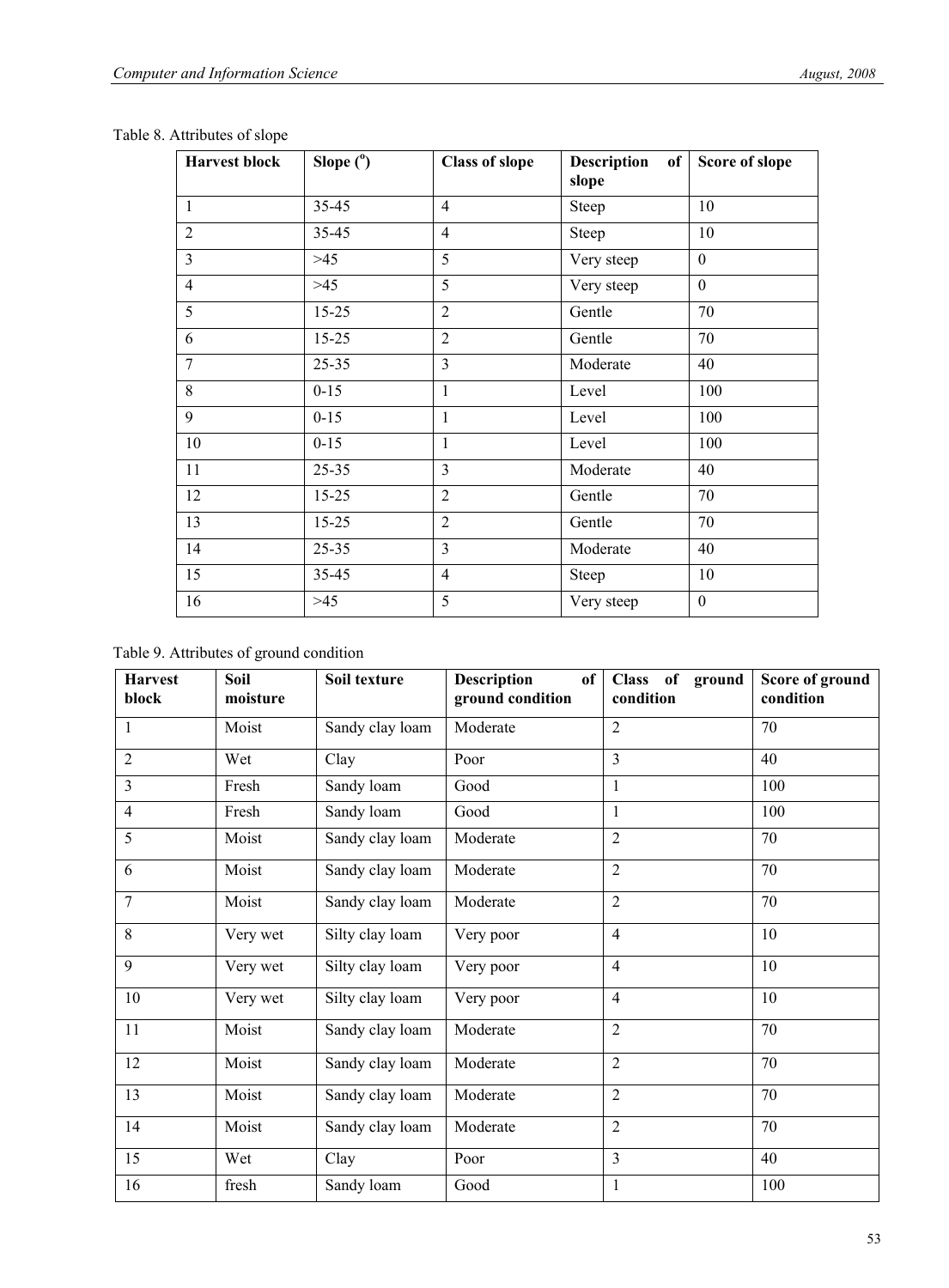| <b>Harvest block</b> | Access from existing<br>forest road (m) | <b>Class of access</b> | <b>Score of access</b> |
|----------------------|-----------------------------------------|------------------------|------------------------|
| $\mathbf{1}$         | 3160                                    | 5                      | 20                     |
| $\overline{2}$       | 2500                                    | $\overline{4}$         | 40                     |
| $\overline{3}$       | 3350                                    | 5                      | 20                     |
| $\overline{4}$       | 2760                                    | $\overline{4}$         | 40                     |
| $\overline{5}$       | 2360                                    | $\overline{4}$         | 40                     |
| 6                    | 3090                                    | 5                      | 20                     |
| $\overline{7}$       | 50                                      | $\mathbf{1}$           | 100                    |
| 8                    | 1000                                    | $\overline{2}$         | 80                     |
| 9                    | 3340                                    | 5                      | 20                     |
| 10                   | 1160                                    | $\overline{2}$         | 80                     |
| 11                   | 2425                                    | $\overline{4}$         | 40                     |
| 12                   | 1100                                    | $\overline{2}$         | 80                     |
| 13                   | 100                                     | $\mathbf{1}$           | 100                    |
| 14                   | 180                                     | $\mathbf{1}$           | 100                    |
| 15                   | 190                                     | $\mathbf{1}$           | 100                    |
| 16                   | 50                                      | $\mathbf{1}$           | 100                    |

| Table 10. Attributes of distance from existing forest road |
|------------------------------------------------------------|
|------------------------------------------------------------|



Figure 1. Study area and location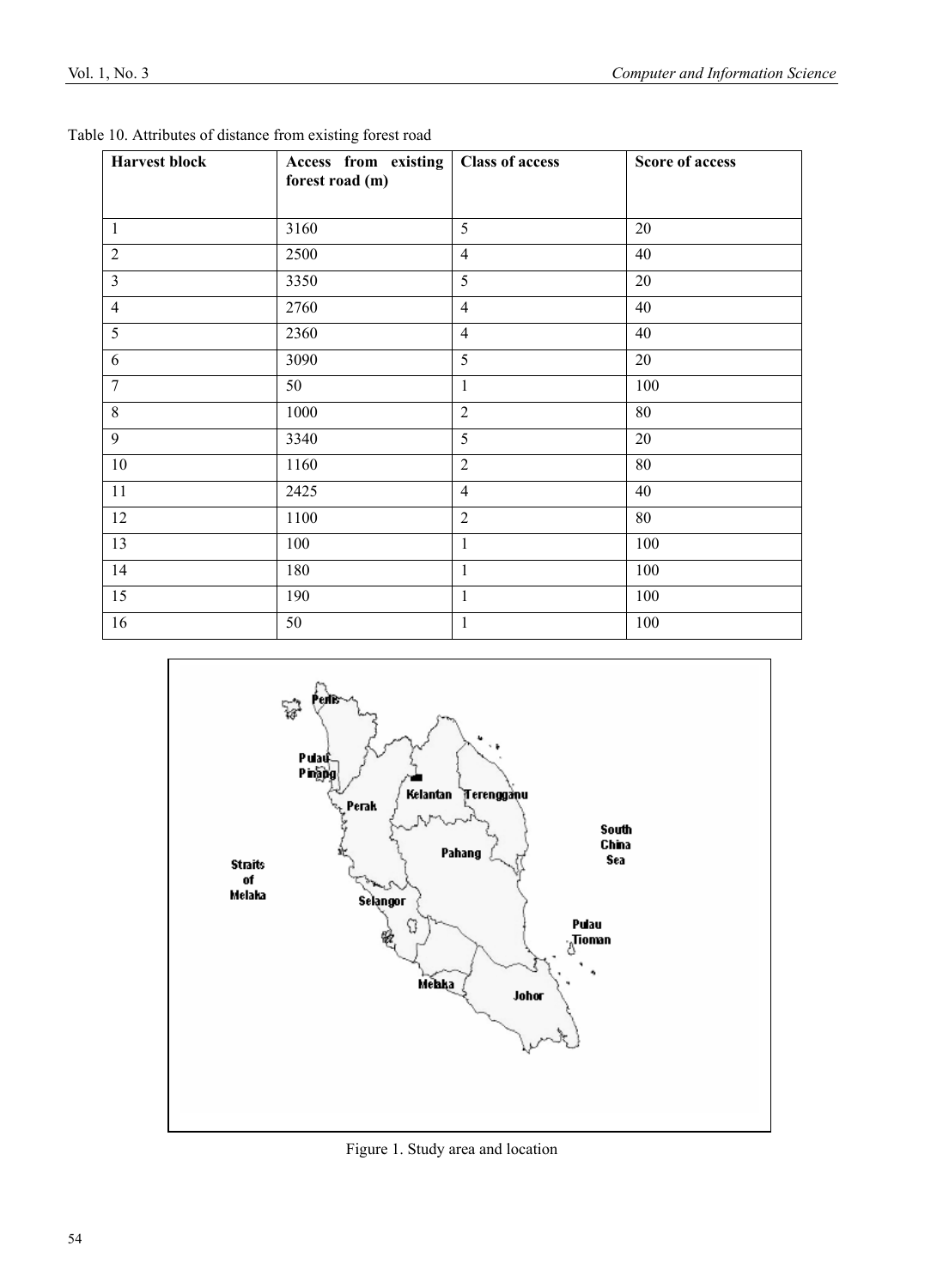

Figure 2. Study and demonstration area



Figure 3. Interface of ArcMap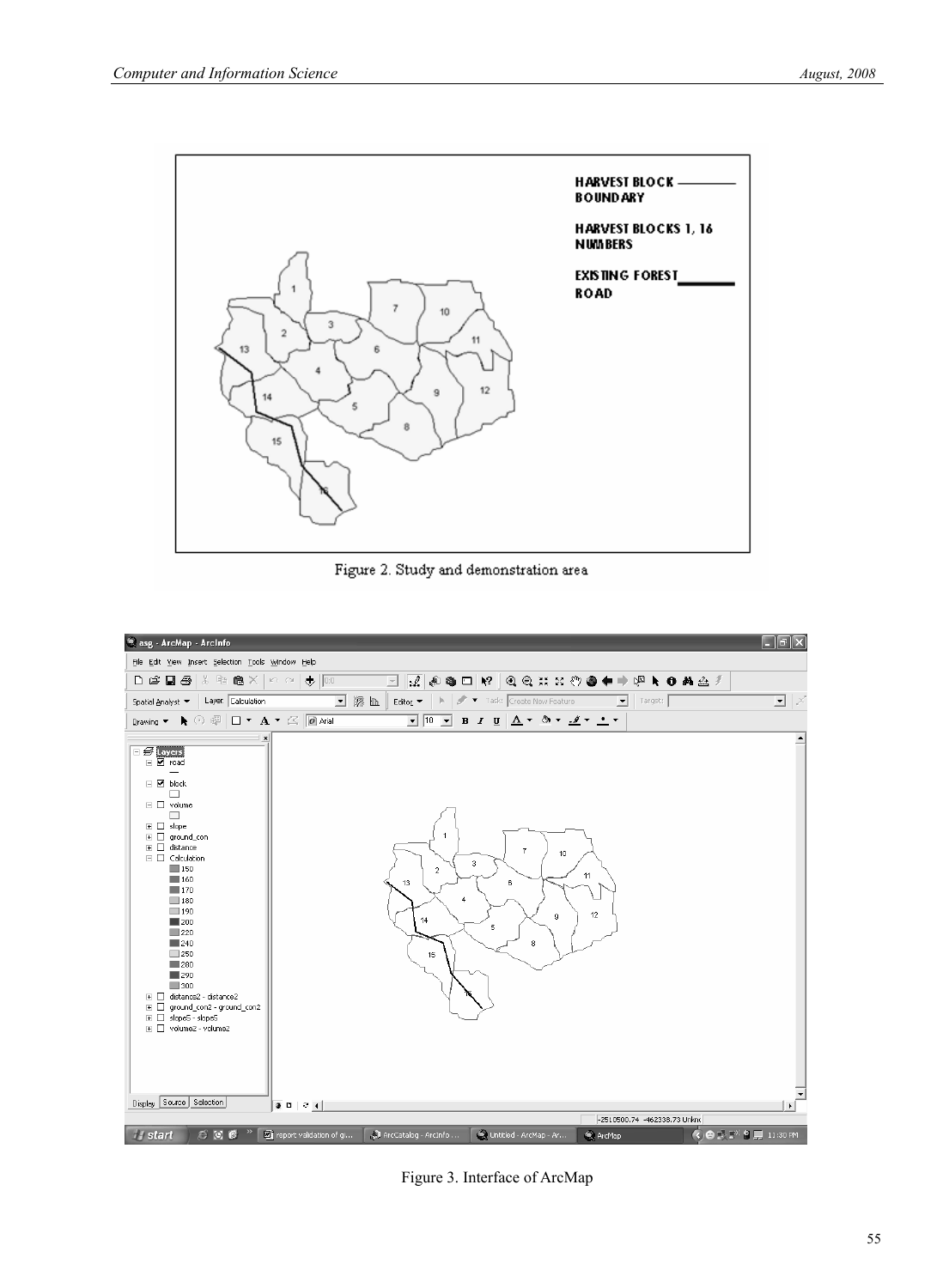| <b>囲 Attributes of slope</b> |                |            |            |          |                |           |                |  |
|------------------------------|----------------|------------|------------|----------|----------------|-----------|----------------|--|
|                              | Id             | <b>FID</b> | Shape*     | slope    | Sip_class      | Value_sip | Des_sip        |  |
| Þ                            | 1              |            | 0 Polygon  | 35-45    | 4              |           | 10 steep       |  |
|                              | $\overline{2}$ |            | 1 Polygon  | 35-45    | 4              |           | $10$ steep     |  |
|                              | 3              |            | 2 Polygon  | >45      | 5              |           | $0$ very steep |  |
|                              | 4              |            | 3 Polygon  | >45      | 5              |           | 0 very steep   |  |
|                              | 6              |            | 4 Polygon  | 15-25    | $\overline{a}$ |           | 70 gentle      |  |
|                              | 9              |            | 5 Polygon  | $0 - 15$ | 1              |           | 100 llevel     |  |
|                              | 5              |            | 6 Polygon  | 15-25    | 2              |           | 70 gentle      |  |
|                              | 8              |            | 7 Polygon  | $0 - 15$ | 1              |           | 100 llevel     |  |
|                              | 12             |            | 8 Polygon  | 15-25    | 2              |           | 70 gentle      |  |
|                              | 11             |            | 9 Polygon  | 25-35    | 3              |           | 40 moderate    |  |
|                              | 10             |            | 10 Polygon | $0 - 15$ | 1              |           | 100 level      |  |
|                              | 7              |            | 11 Polygon | 25-35    | 3              |           | 40 moderate    |  |
|                              | 13             |            | 12 Polygon | 15-25    | 2              |           | 70 gentle      |  |
|                              | 14             |            | 13 Polygon | 25-35    | 3              |           | 40 moderate    |  |
|                              | 15             |            | 14 Polygon | 35-45    | 4              |           | $10$ steep     |  |
|                              | 16             |            | 15 Polygon | >45      | 5              |           | $0$ very steep |  |
|                              |                |            |            |          |                |           |                |  |

Figure 4. Example of database for slope



Figure 5. Interface of ArcCatalog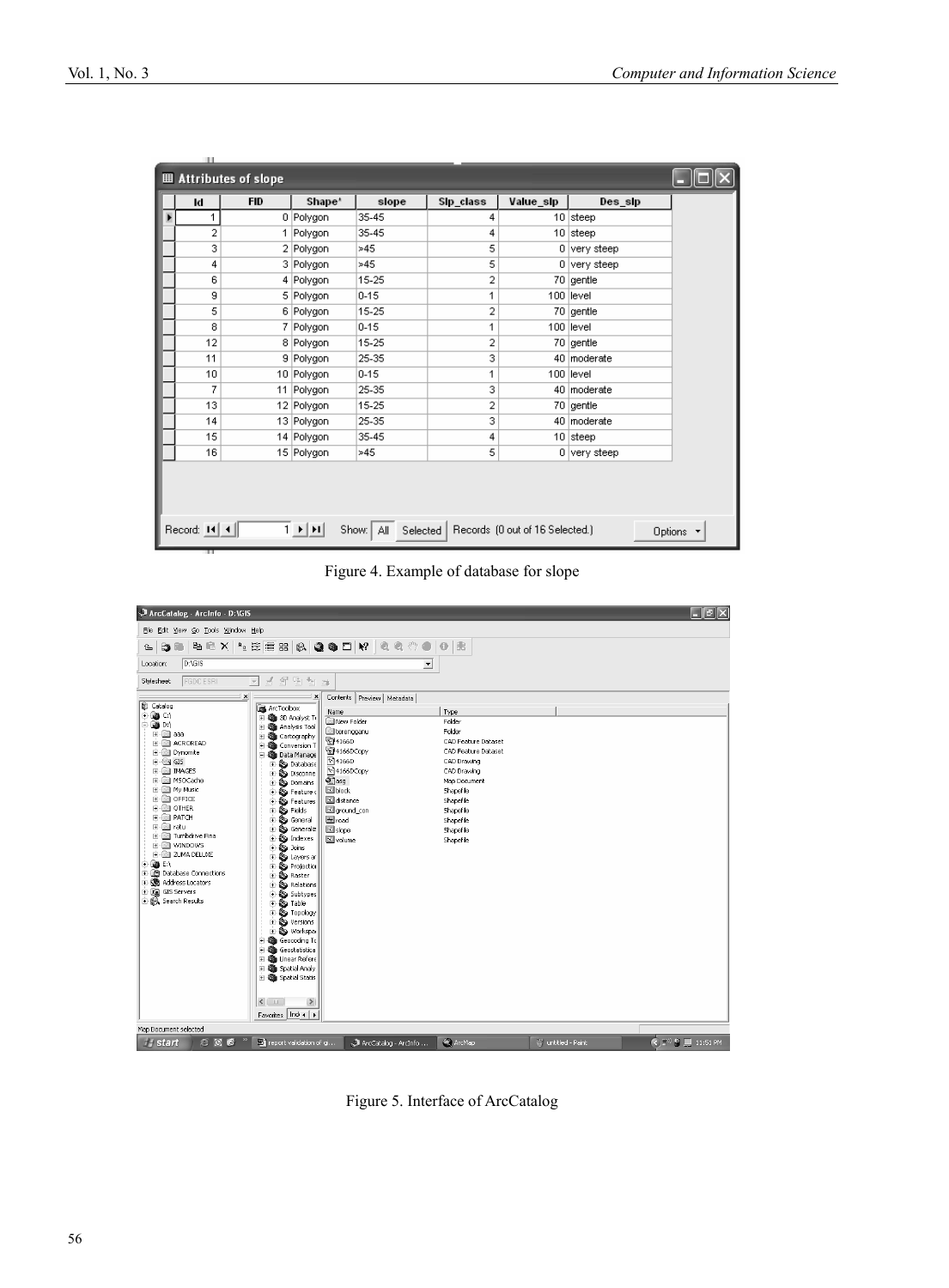

Figure 6. Score of volume for harvest block classes



Figure 7. Score of slope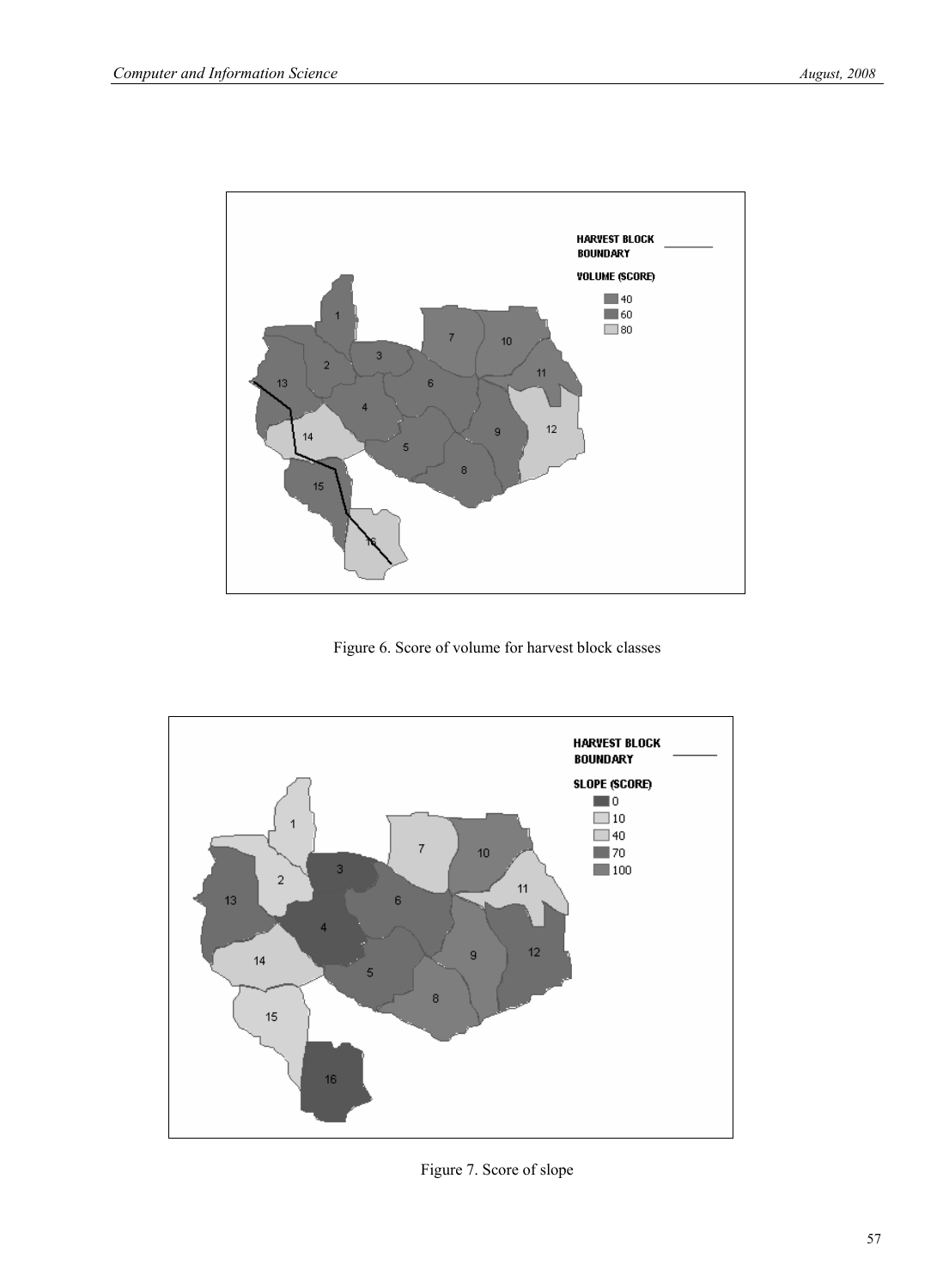

Figure 8. Score of ground condition



Figure 9. Score of distance from existing forest road